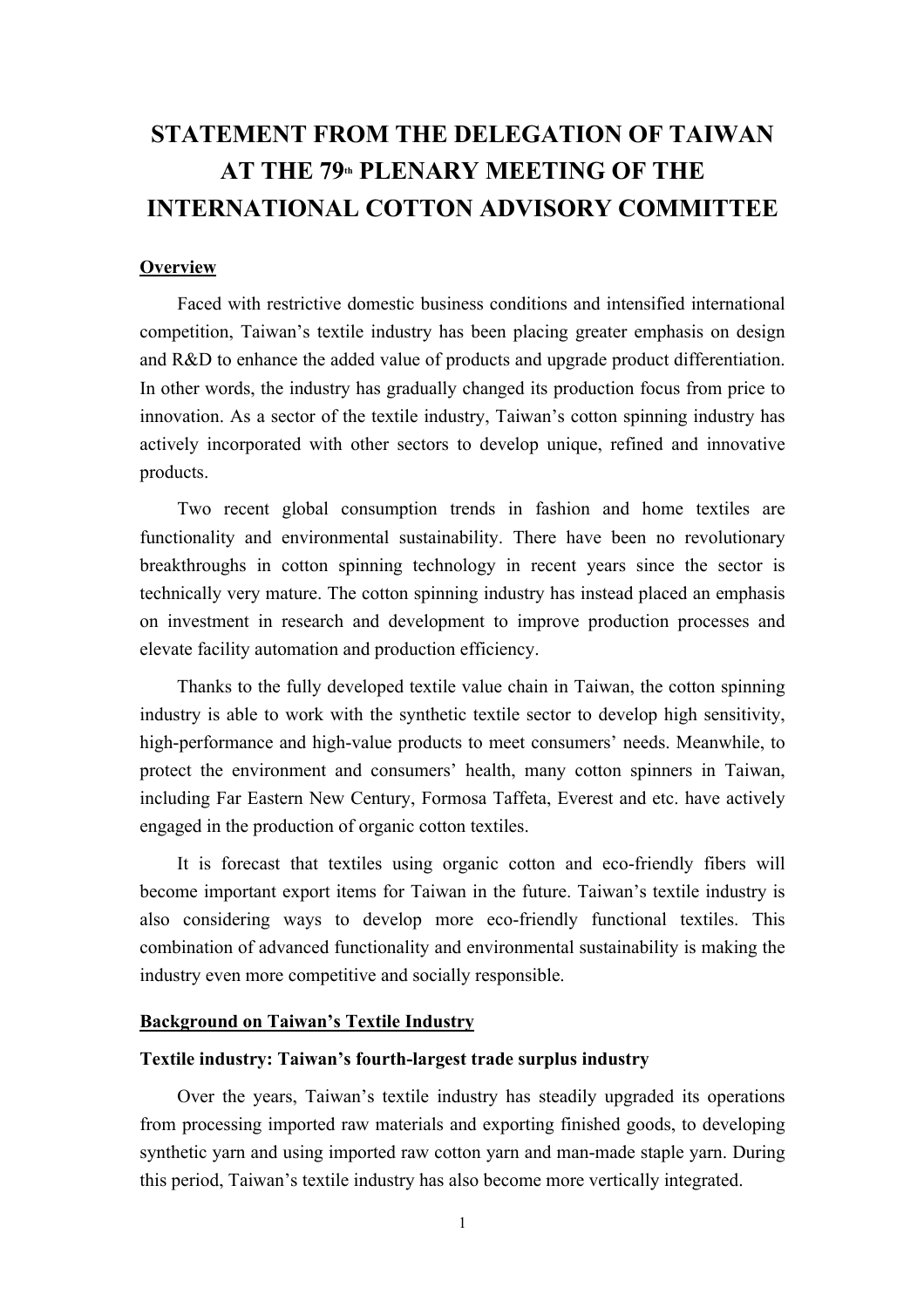Since the 1950s, Taiwan's textile industry has steadily invested in new machinery and has developed innovative products to meet changing global market demands. These efforts have lead Taiwan as a major supplier of textile products to the world.

In 2020, Taiwan's textile industry consisted of 4,579 manufacturers and 141,000 employees, and production reached NT\$289.3 billion. In the same year, the gross export and import values for Taiwan's textiles & apparel were US\$7.53 billion and US\$3.37 billion, respectively, and as a result, Taiwan's textile industry recorded a total trade surplus of US\$4.16 billion, ranking it fourth among all sectors in Taiwan in this regard. Today, Taiwan is one of the world's leading suppliers and innovators of high-quality man-made fabrics. (Please refer to Table 1)

The textile industry of Taiwan is highly export-oriented. Exports have accounted for more than 79% of total textile and apparel production over the past 10 years. In 2020, Taiwan's textile industry has experienced contraction of the overall production value and number of manufacturers, with the ongoing global COVID-19 pandemic and resulting lockdown measures having a serious impact on supply chains and market demand.

**Table 1: 2010~2020 Taiwan's Textiles & Apparel Production Value, Manufacturers and Employees**

|          | 2010                                      | 2015  | 2020  | 2010  | 2015                     | 2020  | 2010             | 2015    | 2020    |  |
|----------|-------------------------------------------|-------|-------|-------|--------------------------|-------|------------------|---------|---------|--|
| Year     | <b>Production Value</b><br>(NT\$ billion) |       |       |       | Current<br>Manufacturers |       | Employees        |         |         |  |
| Textiles | 445.5                                     | 387.4 | 273.6 | 3,134 | 3,163                    | 3,414 | 95,736           | 110,943 | 109,584 |  |
| Apparel  | 27.2                                      | 21.9  | 15.7  | 1,119 | 1,144                    | 1,165 | 32,071<br>31,271 |         | 31,658  |  |
| Total    | 472.7                                     | 409.3 | 289.3 | 4,253 | 4,307                    | 4,579 | 127,007          | 143,014 | 141,242 |  |

Source: Compiled by Taiwan Textile Federation (TTF) with data from Directorate-General of Budget, Accounting & Statistics, Executive Yuan (DGBAS); Department of Statistics, Ministry of Economic Affairs (MOEA).

# **Taiwan Textile Exports**

Taiwan textiles & apparel exports amounted to US\$7.53 billion in 2020, a decrease of 17.9% over 2019. Fabrics exports amounted to US\$5.06 billion, down by 18.7% compared with the previous year. Yarn exports amounted to US\$1.02 billion, down 28.8%. Fabrics were the main export item, accounting for 67.2% of total textile exports, while yarn ranked second at 13.6%. (Please refer to Table 2)

# **Table 2: 2019**~**2020 Taiwan Textiles & Apparel Exports**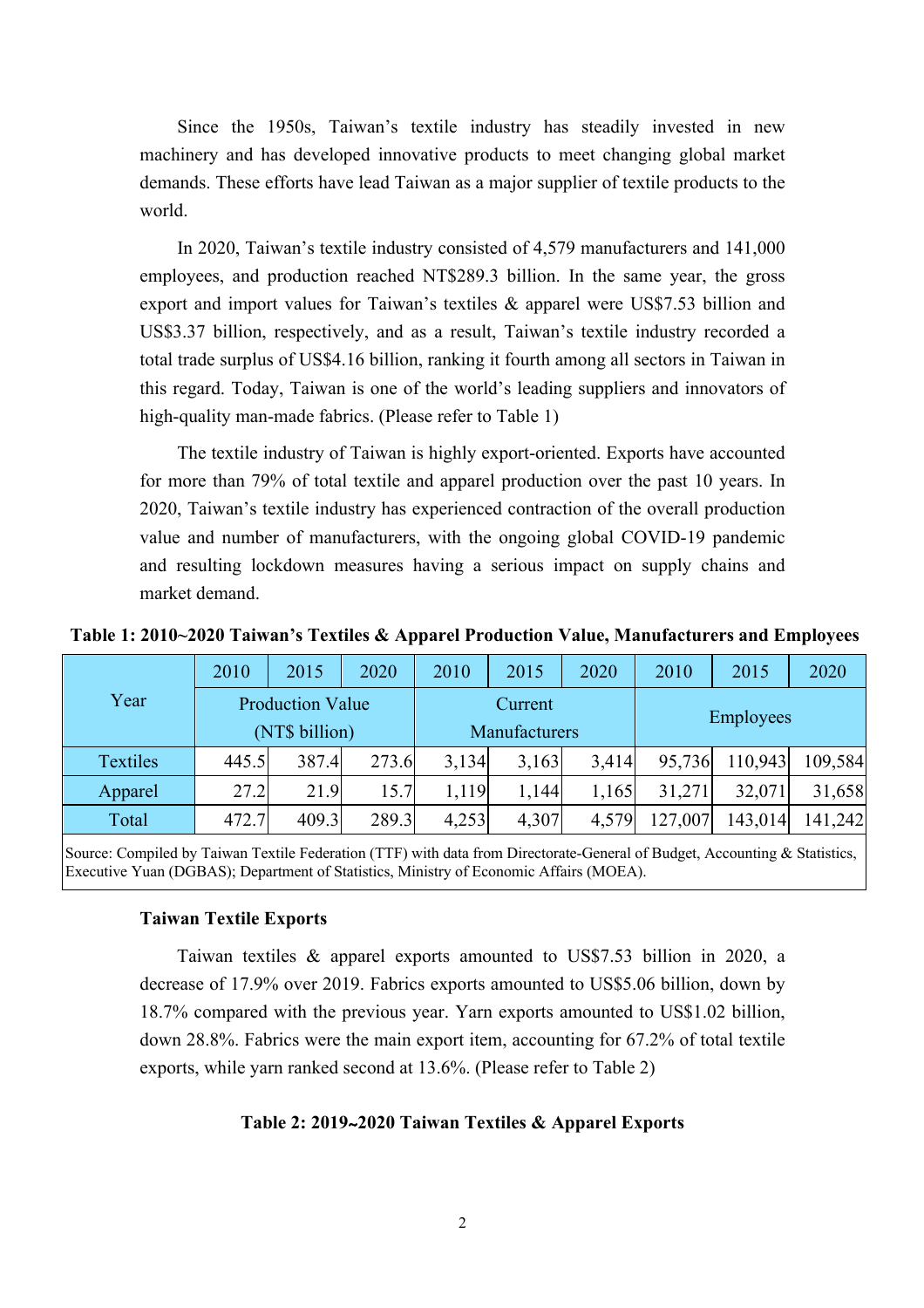| Items           |       | <b>Export Volume</b><br>$(10,000$ Tons) |                                 |      | <b>Export Value</b><br>(100 million USD) |                                 | Share  | <b>Unit Price</b><br>$(US\$/Kg)$ |                 |                          |  |
|-----------------|-------|-----------------------------------------|---------------------------------|------|------------------------------------------|---------------------------------|--------|----------------------------------|-----------------|--------------------------|--|
|                 | 2019  | 2020                                    | <b>Growth</b><br>Rate<br>$(\%)$ | 2019 | 2020                                     | <b>Growth</b><br>Rate<br>$(\%)$ | $(\%)$ | 2019                             | 2020            | Growth<br>Rate<br>$(\%)$ |  |
| 1.Fiber         | 43.5  | 40.1 <sup>1</sup>                       | $-7.9$                          | 6.0  |                                          | $4.8 - 20.2$                    | 6.4    | 1.4                              | $1.2^{\dagger}$ | $-13.7$                  |  |
| 2.Yarn          | 52.8  | 39.8                                    | $-24.6$                         | 14.4 |                                          | $10.2 -28.8$                    | 13.6   | 2.7                              | 2.6             | $-5.5$                   |  |
| 3. Fabric       | 78.4  | 62.5                                    | $-20.4$                         | 62.3 | 50.6                                     | $-18.7$                         | 67.2   | 7.9                              | 8.1             | 2.0                      |  |
| 4.Apparel       | 2.5   | 2.1                                     | $-15.5$                         | 4.7  | 4.1                                      | $-12.5$                         | 5.5    | 19.2                             | 19.9            | 3.9                      |  |
| 5.Miscellaneous | 8.3   | 7.1                                     | $-15.1$                         | 4.4  | 5.6                                      | 27.3                            | 7.4    | 5.2 <sup>1</sup>                 | 7.9             | 50.1                     |  |
| <b>Total</b>    | 185.6 | 151.6                                   | $-18.3$                         | 91.8 | 75.3                                     | $-17.9$                         | 100.0  | 4.9                              | 5.0             | 0.6                      |  |

Source: Compiled by Taiwan Textile Federation (TTF) with data from Taiwan Customs Statistics.

# **Taiwan Textile Imports**

Taiwan textile and apparel imports amounted to US\$3.37 billion in 2020, down by 5.2% compared with 2019. Apparel imports amounted to US\$1.81 billion, down by 6.8% and accounting for 53.8% of total textile imports, fabrics imports amounted to US\$0.54 billion (up by 9.1%, and 16% of total), miscellaneous textiles US\$0.39 billion (up by 6.3%, and 11.6% of total), yarn US\$0.34 billion (up by 1.5%, and 10.1% of total), and fiber imports US\$0.29 billion (down 30.5%, and 8.5% of total) (Please refer to Table 3).

|                 |      | <b>Import Volume</b><br>$(10,000 \text{ton})$ |                       |                  | <b>Import Value</b><br>$(100 \text{ million})$ |                       | <b>Share</b> | <b>Unit Price</b><br>(USS/Kg) |                  |                          |  |
|-----------------|------|-----------------------------------------------|-----------------------|------------------|------------------------------------------------|-----------------------|--------------|-------------------------------|------------------|--------------------------|--|
| <b>Items</b>    | 2019 | 2020                                          | Growth<br>Rate<br>(%) | 2019<br>л.       | 2020                                           | Growth<br>Rate<br>(%) | (%)          | 2019                          | 2020             | Growth<br>Rate<br>$(\%)$ |  |
| 1.Fiber         | 22.7 | 17.3                                          | $-23.6$               | 4.1 <sub>1</sub> | 2.9                                            | $-30.5$               | 8.5          | 1.8                           | 1.7 <sub>1</sub> | $-9.3$                   |  |
| 2.Yarn          | 8.7  | 9.6                                           | 11.0                  | 3.3              | 3.4                                            | 1.5                   | 10.1         | 3.9                           | 3.5              | $-8.6$                   |  |
| 3. Fabric       | 8.2  | 9.6                                           | 16.9                  | 5.0              | 5.4                                            | 9.1                   | 16.0         | 6.0                           | 5.6              | $-6.8$                   |  |
| 4. Apparel      | 12.0 | 11.6                                          | $-2.8$                | 19.5             | 18.1                                           | $-6.8$                | 53.8         | 16.3                          | 15.6             | $-4.1$                   |  |
| 5.Miscellaneous | 8.2  | 7.8                                           | $-4.9$                | 3.7              | 3.9 <sub>1</sub>                               | 6.3                   | 11.6         | 4.5                           | 5.0 <sub>1</sub> | 12.0                     |  |
| Total           | 59.7 | 56.0                                          | $-6.3$                | 35.6             | 33.7                                           |                       | $-5.2$ 100.0 | 6.0                           | 6.0 <sup>1</sup> | 1.2                      |  |

**Table 3: 2019**~**2020 Taiwan Textile and Apparel Imports**

Source: Compiled by Taiwan Textile Federation (TTF) with data from Taiwan Customs Statistics.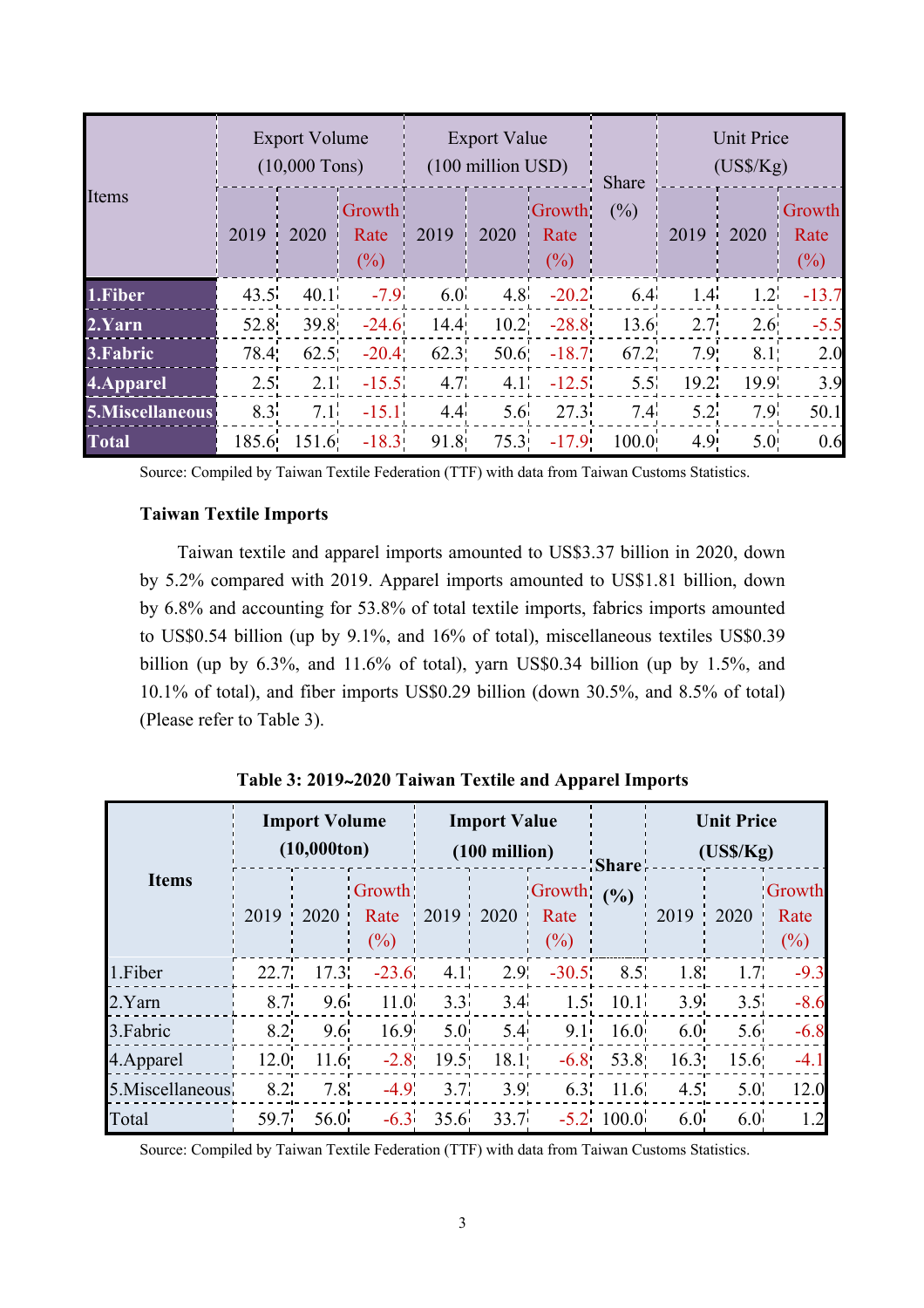# **Background on Taiwan's Cotton Spinning Industry**

#### **Raw Cotton Imports**

Taiwan depends on imports for all of its raw cotton needs. Imports of raw cotton in 2019 were 117,442 tons, with a value of US\$185 million. In 2020, cotton imports declined to 67,863 tons and the value dropped to US\$97.6 million. These figures represented a steep decrease of 42.2% in weight and a sharp decline of 47% in value from the previous year. The United States was the largest supplier of raw cotton to Taiwan in 2020, providing 60% of the total imports by value, followed by Maxico (12.6%) and South Africa (12.5%).

The reasons for the contraction in raw cotton imports by value are as follows:

1. A decline in cotton demand caused by the shrinking global consumer market for textiles and garments because of the COVID-19 impact

Since the outbreak of COVID-19 near end of 2019, countries around the world have successively implemented measures to contain the pandemic, such as lockdown and closure of brick-and-mortar stores. In addition, the suspension of the Tokyo Olympics and other professional sports events also have resulted in a rapid decrease of consumer demand for clothing and footwear, as well as an increase of inventories held by brand companies. As a result, brand companies have cancelled or reduced orders or delayed product launches, which has deeply affected the global textile industry and further contracted demand for cotton.

2. A decrease in cotton supply from cotton-producing countries hit by the COVID-19

Due to COVID-19, countries have adopted lockdown measures to restrict the movement of people in order to contain the pandemic. Consequently, the production capacity of the four major cotton-producing countries, including China, the United States, India and Brazil, has been severely affected. This has also led to problems with cotton planting management, resulting in a large-scale reduction in production. In order to maintain normal operations, traders and textile manufacturers began to stock up large quantities, and further reduced the supply of cotton in the market.

# **Analysis of Cotton Yarn Production, Sales and Inventory**

The production of cotton yarn (excluding CVC yarn) was 457,759 bales in 2020, down by 34.2% from 2019. Domestic sales totaled 158,710 bales (35% of total sales), down by 42.8% from 2019, while exports reached 298,209 bales, up by 30.2% from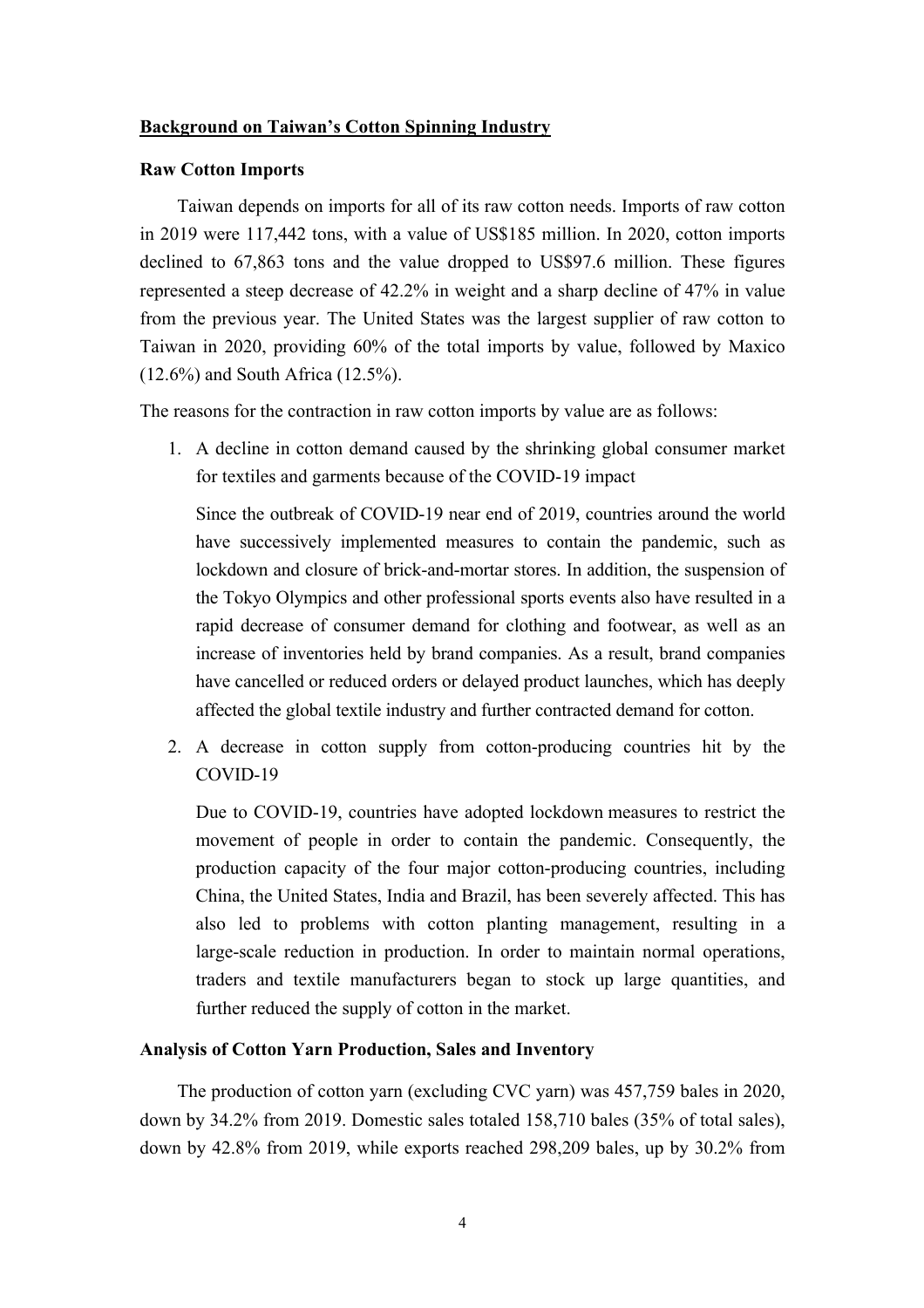2019. Ending inventories amounted to 36,202 bales, an increase of 9.5% over 2019 (Please refer to Table 4).

| Year | Production | <b>Domestic Sales</b> | <b>Export Volume</b> | <b>Ending Inventory</b> |
|------|------------|-----------------------|----------------------|-------------------------|
| 2011 | 658,001    | 352,265               | 297,957              | 55,605                  |
| 2012 | 955,044    | 518,713               | 435,740              | 56,336                  |
| 2013 | 965,507    | 532,673               | 424,696              | 71,980                  |
| 2014 | 902,732    | 501,491               | 402,532              | 78,567                  |
| 2015 | 660,604    | 285,446               | 377,567              | 77,747                  |
| 2016 | 805,158    | 429,115               | 392,712              | 60,776                  |
| 2017 | 664,340    | 305,602               | 373,637              | 45,071                  |
| 2018 | 716,791    | 296,733               | 423,029              | 42,388                  |
| 2019 | 696,077    | 277,633               | 427,421              | 33,077                  |
| 2020 | 457,759    | 158,710               | 298,209              | 36,202                  |

**Table 4: 2011~2020 Production, Sales and Inventory of Cotton Yarn** (Unit: Bales)

Note: 1 bale=400 pounds=181kg.

Source: Taiwan Spinners Association.

Taiwan's total production of spun yarn was 726,695 bales in 2020, a plunge of 42.3% from 2019. Domestic sales (including for self-use) of spun yarn totaled 379,254 bales (52% of total sales), up by 45.5% from the previous year, while exports amounted to 346,175 bales, down steeply by 40.1%. Ending inventory for 2020 stood at 163,446 bales, a decrease of 11.8% over 2019. (Please refer to Table 5).

**Table 5**: **2016-2020 Production, Sales and Inventory of Spun Yarn** (Unit: Bales)

|                             |      |            | Domestic     | Export  | Ending    |
|-----------------------------|------|------------|--------------|---------|-----------|
| Products                    | Year | Production | <b>Sales</b> | Volume  | Inventory |
|                             | 2016 | 1,073,272  | 587,155      | 498,251 | 115,419   |
|                             | 2017 | 838,722    | 416,822      | 447,968 | 81,372    |
| Cotton (including CVC yarn) | 2018 | 859,785    | 383,429      | 485,708 | 76,356    |
|                             | 2019 | 866,720    | 391,861      | 484,891 | 64,016    |
|                             | 2020 | 519,564    | 206,038      | 319,843 | 52,105    |
|                             | 2016 | 430,684    | 374,892      | 60,927  | 115,599   |
|                             | 2017 | 466,355    | 390,821      | 82,893  | 116,663   |
| Man-made fiber yarn         | 2018 | 407,044    | 322,236      | 92,221  | 111,304   |
|                             | 2019 | 393,247    | 303,739      | 92,517  | 121,346   |
|                             | 2020 | 207,131    | 173,216      | 26,332  | 111,341   |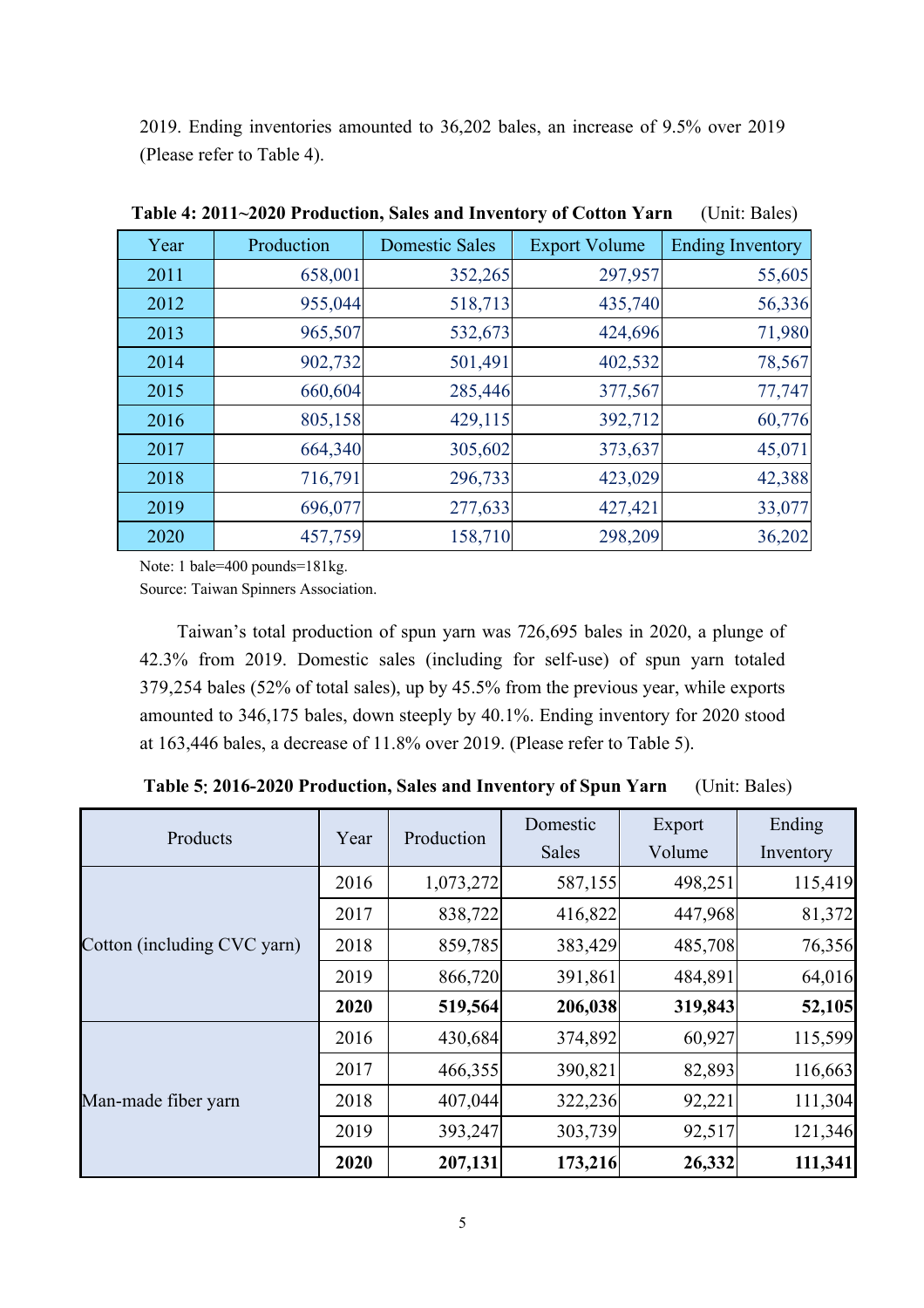|       | 2016 | 1,503,956 | 962,048 | 559,178 | 231,018 |
|-------|------|-----------|---------|---------|---------|
|       | 2017 | 1,305,077 | 807,643 | 530,861 | 198,035 |
| Total | 2018 | 1,266,829 | 705,666 | 577,929 | 187,660 |
|       | 2019 | 1,259,967 | 695,601 | 577,408 | 185,361 |
|       | 2020 | 726,695   | 379,254 | 346,175 | 163,446 |

Note: 1 bale=400 pounds=181kg. Source: Taiwan Spinners Association.

# **Analysis of Cotton Yarn Trade**

The export volume of cotton yarn was 79,200 tons in 2020, down sharply by 36.6% from the 125,000 tons shipped in 2019. During the same period, the value of exports plunged 45.7%, to US\$137 million. The import volume for this period was 21,100 tons, up by 30.9% compared to 2019, while the import value was US\$59.8 million, up by 18.5%. (Please refer to Table 6).

|                | Volume $(1,000 \text{ tons})$ |      |                       |       |      | Value (million US\$) | Unit price (US\$/Kg) |      |                           |  |
|----------------|-------------------------------|------|-----------------------|-------|------|----------------------|----------------------|------|---------------------------|--|
|                | 2019                          | 2020 | Growth Rate<br>$(\%)$ | 2019  | 2020 | Growth Rate<br>(%)   | 2019                 | 2020 | <b>Growth Rate</b><br>(%) |  |
| <b>Exports</b> | 125                           | 79.2 | $-36.6$               | 252.2 | 137  | $-45.7$              | 2.02                 | l.73 | $-14.3$                   |  |
| <b>Imports</b> | 18.4                          | 21.1 | 30.9                  | 50.5  | 59.8 | 18.5                 | 18.47                | 2.74 | 2.5                       |  |

**Table 6**: **2019**~**2020 Exports & Imports of Cotton Yarn**

Source: Compiled by Taiwan Textile Federation (TTF) with data from Taiwan Customs Statistics.

# **Shaping Sustainability in the Cotton Value Chain**

## **The Situation of "Sustainability" in Taiwan in Recent Years**

As global environmental conditions continue to experience more volatility, consumers worldwide are becoming more and more eco-savvy. Therefore, governments in a number of countries have begun to stipulate more rigorous environmental regulations and standards. When environmental regulations and market demand coincide, brands and retailers adopt a positive response to "green sourcing" policies and are willing to set mandatory guidelines for their suppliers. Such a shift in trade symbolizes the advent of the "eco-economy".

The organic textile market has gradually taken shape in Taiwan after years of promotion. Organic cotton production in Taiwan has a long history. Several companies have had their organic cotton products certified, such as Far Eastern New Century, Formosa Taffeta, Everest and etc. Organic certification bodies, such as the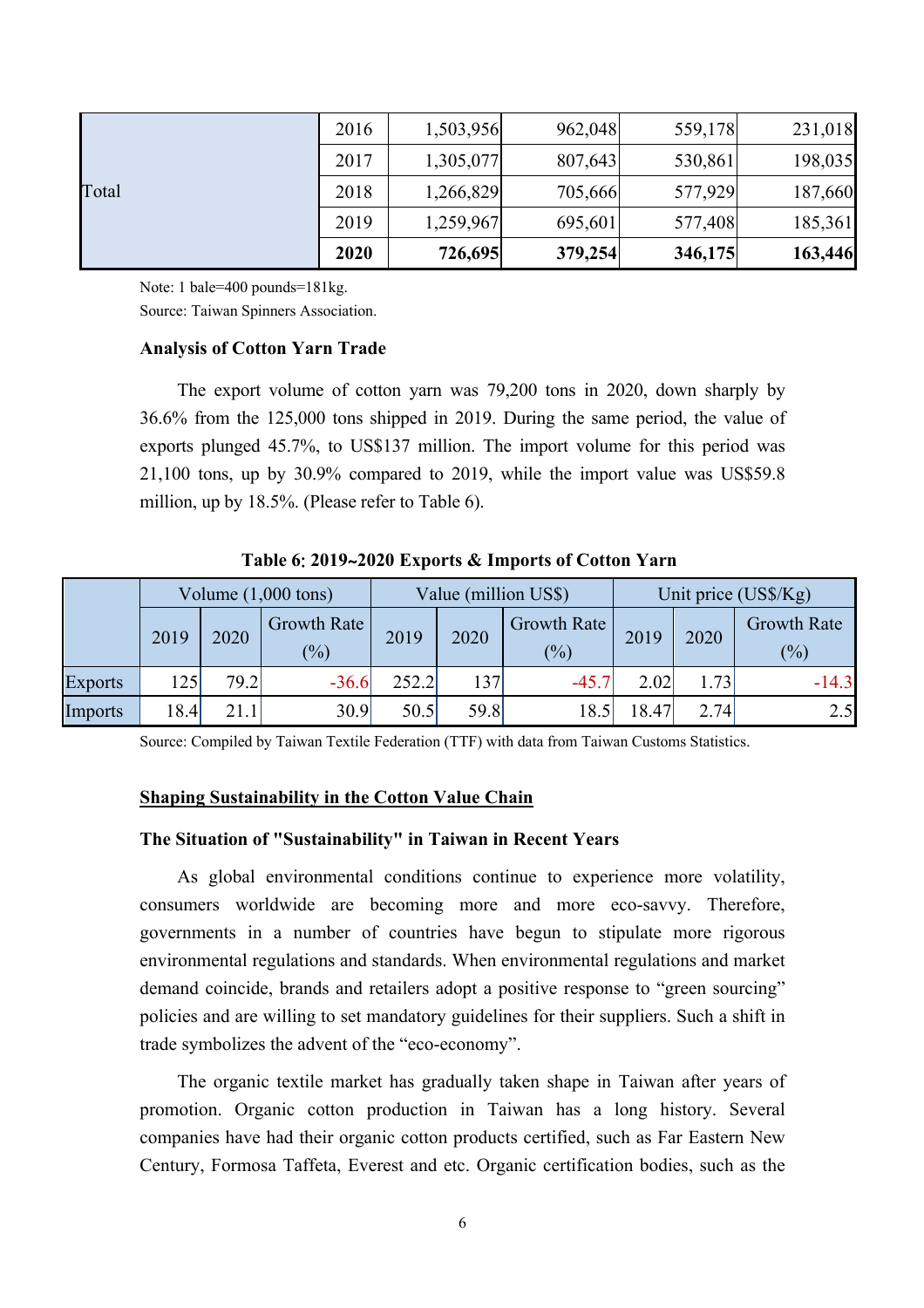Institute for Marketecology (IMO) and the Control Union, have grown more prominent.

The worldwide "green wave" has directly and indirectly created greater demand for eco-friendly products, generating thriving research and development in "green" textiles around the world. As a result, "eco-textiles" are emerging and becoming more mainstream. Given the greater consumer interest in climate change and global environmental conditions, it can be expected that concerns about ecology will surpass purely economic factors for both industry and consumers. As a result, eco-friendly and green products will prove to be good for business. Introducing eco-friendly practices into the production of goods should create jobs and generate new business opportunities.

In fact, eco-textiles and related services are now a popular focus at international textile exhibitions. The Taipei Innovative Textile Application Show, organized by the Taiwan Textile Federation, has devoted special sections to displaying eco-textiles and the relevant certification services (including their identification marks) to facilitate buyers' sourcing choices. The Taiwan Textile Federation (TTF) also publishes a "Taiwan eco-textiles selection" and promotes the products through its website, exhibitions, and other channels.

Digital printing and paper transfer printing can work directly on fabrics, reducing energy consumption and enabling the skipping of the wastewater treatment process. Companies in Taiwan specializing in such applications are thus considered eco-friendly. Advances in the related technology have greatly enhanced dyeing efficiency and printing speed.

# **Role of the Government of Taiwan in Facilitating "Sustainability" of the Sector**

Taiwan has implemented the VPC (Voluntary Product Certification) for organic textiles. In recent years, the importance of sustainability in economic and development work has been widely recognized internationally. Introducing innovations in the manufacturing process to meet ecology demands as well as environmental protection goals are prevailing trends in both the textile and apparel industries. Consumer groups have requested that the Taiwan government, establish an organic certification mechanism as a way to manage production of organic textile products. The range of materials included in the certification system covers organic cotton, organic wool, organic hemp, organic silk and organic leather, while the range of products covers yarn, fabrics, clothing and household textiles categories. The validation process includes product testing and factory inspection, and is divided into four grades: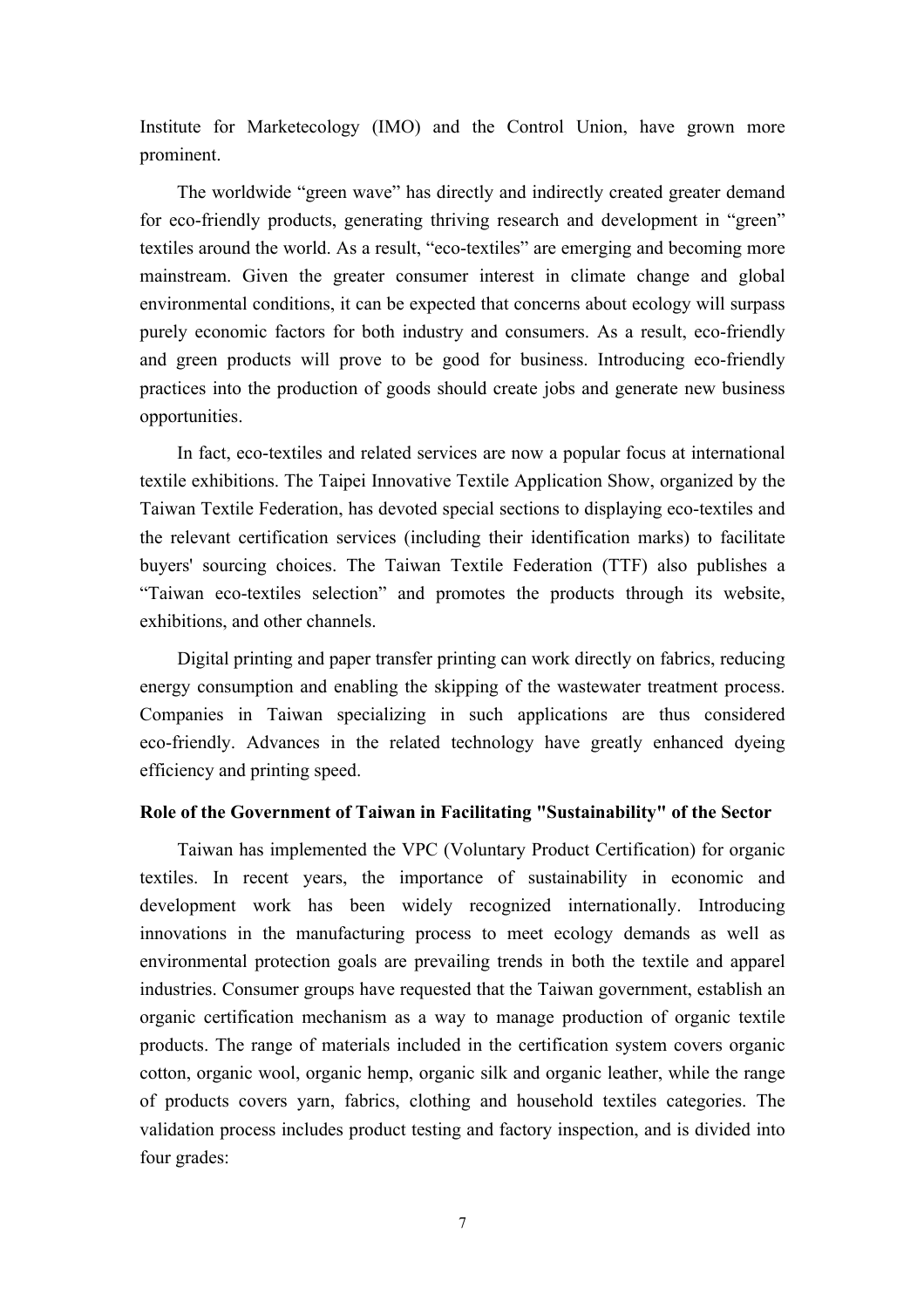- (A) The first level: the product contains more than 95% organic material or organic transition material.
- (B) The second level: the product contains more than 70% organic material or organic transition material.
- (C) The third level: the product contains more than 55% organic material or organic transition material.
- (D) The fourth level: the product contains more than 5% organic material or organic transition material.

# **International Cotton Advisory Committee seminars**

The 79th Plenary Meeting of the ICAC to be hosted by Seville, Spain in 2021 will be convened in virtual format due to the ongoing COVID-19 pandemic. On May 11, 2021, representatives from the Department of International Cooperation of Taiwan's Ministry of Economic Affairs, the Department of International Organizations of the Ministry of Foreign Affairs, the Taiwan Textile Federation and the cotton spinning sector held a videoconference meeting with representatives from the ICAC Secretariat and the Taipei Economic and Cultural Representative Office in the United States. The meeting focused on the following issues: the current situation of Taiwan's textile industry under the impact of COVID-19, the ICAC's current measures and strategies, and development goals.

World Cotton Day falls on Oct. 7. As a member of the ICAC, Taiwan actively participates in related activities to promote the international cotton sector. This year, the Department of International Cooperation under the Ministry of Economic Affairs organized a field trip for government agencies, cotton and textile industry representatives, as well as dozens of students from seven colleges and universities around Taiwan to a pair of textile enterprises in southern Taiwan on Oct. 1, to promote awareness of the cotton sector as well as Taiwan's important role in the global textile value chain.

#### **Conclusion**

In recent years, Taiwan's textile industry has been utilizing novel technology to produce high value-added and top quality products, thereby raising the high-quality image of Taiwan textile products and boosting its competitiveness in the Asia-Pacific region.

As a means of creating product differentiation, Taiwan's textile industry is developing many high value-added materials. Facing the twin effects of oversupply and higher energy prices, the industry has been moving forward prudently by concentrating its innovative efforts on developing functional applications, including